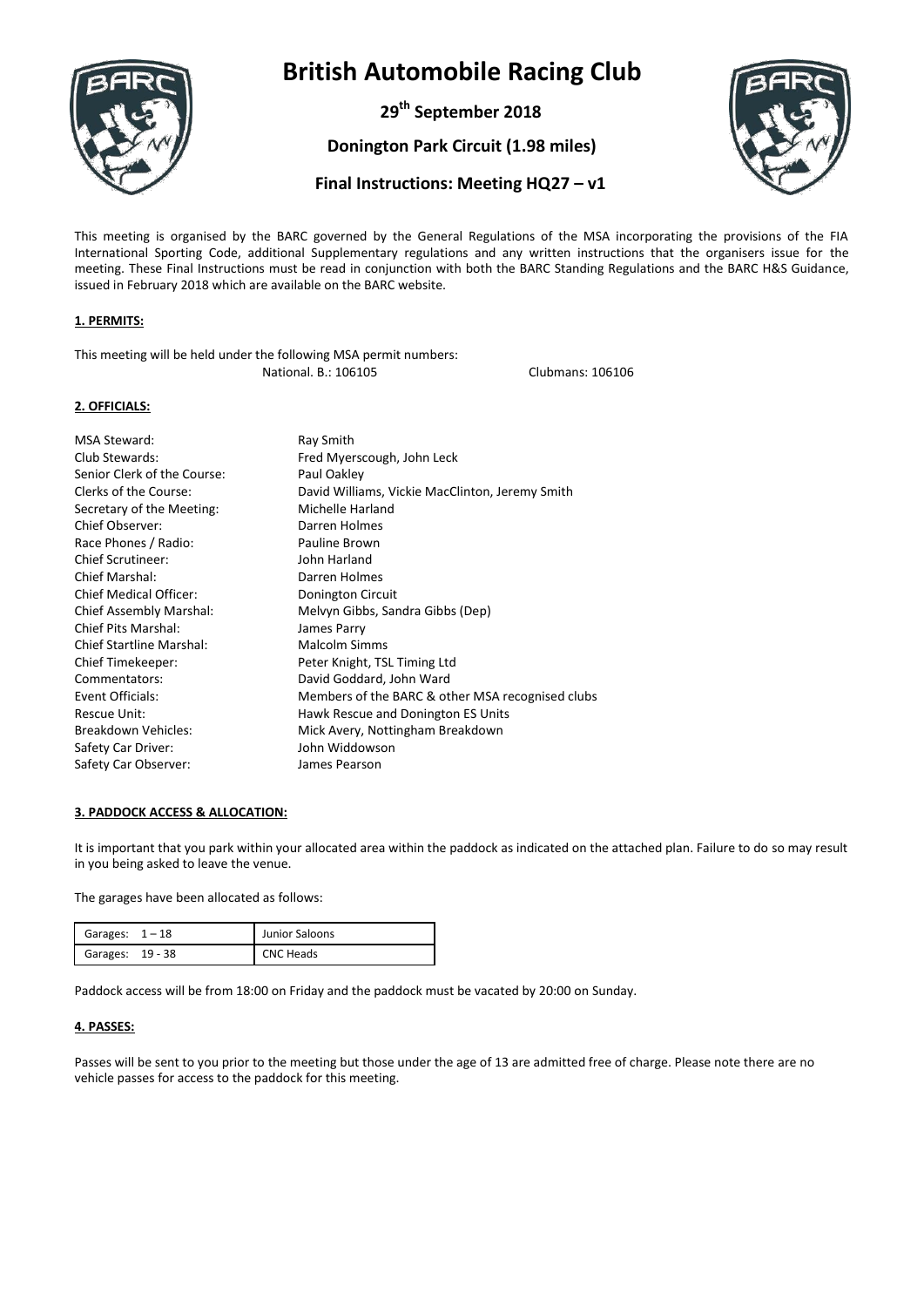

**29th September 2018**

**Donington Park Circuit (1.98 miles)**



### **Final Instructions: Meeting HQ27 – v1**

#### **5. SIGNING-ON:**

a) Competitors will sign-on in Race Administration at the times indicated below.

b) Competitors must provide a valid MSA Competition licence and a valid club membership card at sign-on. Entrants must provide a valid MSA Entrants licence.

c) Competitors with non-MSA licences are reminded that they must produce the written approval of their ASN that they may compete in the meeting.

d) Drivers are reminded that licences and upgrade cards must be valid bearing a recent photograph and be signed by the driver. Upgrade cards may usually be collected from the sign-on office 30 minutes after the conclusion of the race.

e) Marshals entry into the circuit for sign-on will now be by the Museum entrance; you will go through security at this point and turn right into the car park. Your ticket will need to be shown on entering into the circuit at all times so please make them available. Marshal sign on will now be in the old Grand Prix Café, and the marshals campsite will now in Paddock 3.

| Personnel                  | Saturday |
|----------------------------|----------|
| All officials              | 07:30    |
| Post-Chiefs Briefing       | 08:10    |
| On Post                    | 08:30    |
| <b>Stewards Inspection</b> | 08:40    |
| <b>First Activity</b>      | 09:00    |

The Post-Chiefs briefing will take place in the sign-on area.

#### **6. RACE SELECTION PROCEDURE:**

In events without a class structure grids will be formed for the fastest:

- 32 Racing & Sports Cars over 2000cc
- 36 Racing & Sports Cars up to 2000cc
- 42 Other Classes

In events with classes reserves may be nominated in accordance with H31.1.1 of the current MSA Yearbook

#### **7. SCRUTINEERING & ELIGIBILITY:**

All vehicles will be examined at the times indicated on the attached timetable. Eligibility may be checked by the appointed Eligibility Scrutineer or by any member of the MSA Technical Commission as listed within the MSA Yearbook.

#### **8. NOTICE BOARD:**

The official noticeboard is located in Race Administration.

#### **9. BRIEFINGS:**

Drivers who have not raced at the circuit previously must report for a "new drivers" briefing before going on track, which will take place in Race Administration as follows: Saturday: 08:30, 09:30 and 10:30

Please see the poster at sign-on for any other information.

#### **10. NOISE POLLUTION:**

Engines must not be run at any time before 09:00 or after 20:00.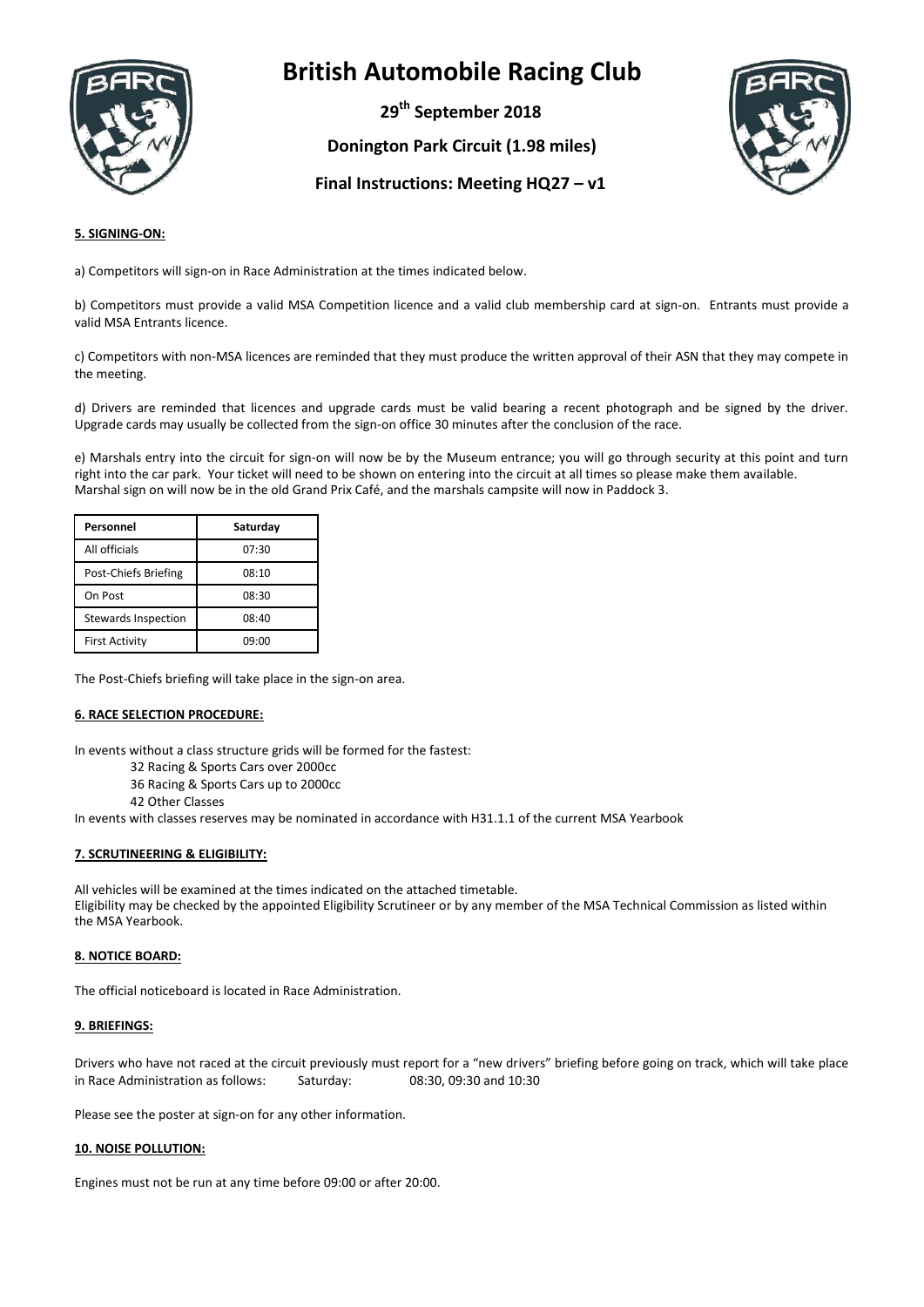

**29th September 2018**

**Donington Park Circuit (1.98 miles)**



### **Final Instructions: Meeting HQ27 – v1**

#### **11. CIRCUIT ACCESS & EGRESS:**

All cars should assemble in the designated assembly area. For practice, you will be signalled to proceed onto the circuit at the start of your practice session. For races you will be signalled to go to the grid where the race will be started in accordance with championship regulations.

Competitors must ensure one garage roller door is kept closed at all times. It is also essential that cable covers are used for any wires that are stretched across the fire lane at the back of the pit garages. Competitors must also ensure that the fire lane is kept clear at all times as this lane is required for emergency access.

When the practice or race session has expired as designated by the use of the chequered flag, vehicles will complete one slowing down lap of the circuit and exit via the pit lane proceeding directly to Parc Fermé except when directed to do otherwise by an Official of the meeting.

#### **12. LIVE SNATCH:**

There is "live snatch" permitted at this event.

#### **13. RED FLAGS:**

Any category which generates a "red flag" may be placed at the end of the schedule subject to time being available.

#### **14: RESULTS:**

All time sheets, grids and results are deemed to be provisional until the conclusion of all judicial actions.

#### **15. PRESENTATIONS:**

The first three finishers in a race without classes or in a multi-class race the winner and subsequent class winners should proceed to the podium as quickly as practical where awards will be given and interviews held.

#### **16. JUDGES OF FACT:**

Judges of Fact may be appointed in accordance with G10 and Q18 of the current MSA Yearbook.

#### **17. RACE-DAY INFORMATION:**

The organisers will try to run the programme as published however reserve the right to bring forward, delay or abandon event sessions to suit the conditions.

#### **18. VIDEO EQUIPMENT:**

Video equipment may be fitted to the car if it is not used for commercial purposes. All equipment must be fitted to the vehicle at scrutineering and failure to do so may mean that the camera will be removed.

#### **19. CIRCUIT & MEETING NOTES:**

BARC will not be liable for any damage caused to vehicles being recovered from the track.

Competitors who experience mechanical problems, particularly if that problem is likely to be a hazard to others, must be stopped immediately in a place of safety. The competitor may also be liable for any excessive clean-up costs involved.

There are signal lights around the circuit and these lights have the same meaning as the flag signals.

Motorsport is a non-contact sport and competitors who make contact with each-other render themselves liable to penalties in accordance with the current MSA Yearbook. Likewise competitors should remain within the white lines defining the edges of the circuit. Failure to do so will render the competitor liable to penalties up to and including exclusion.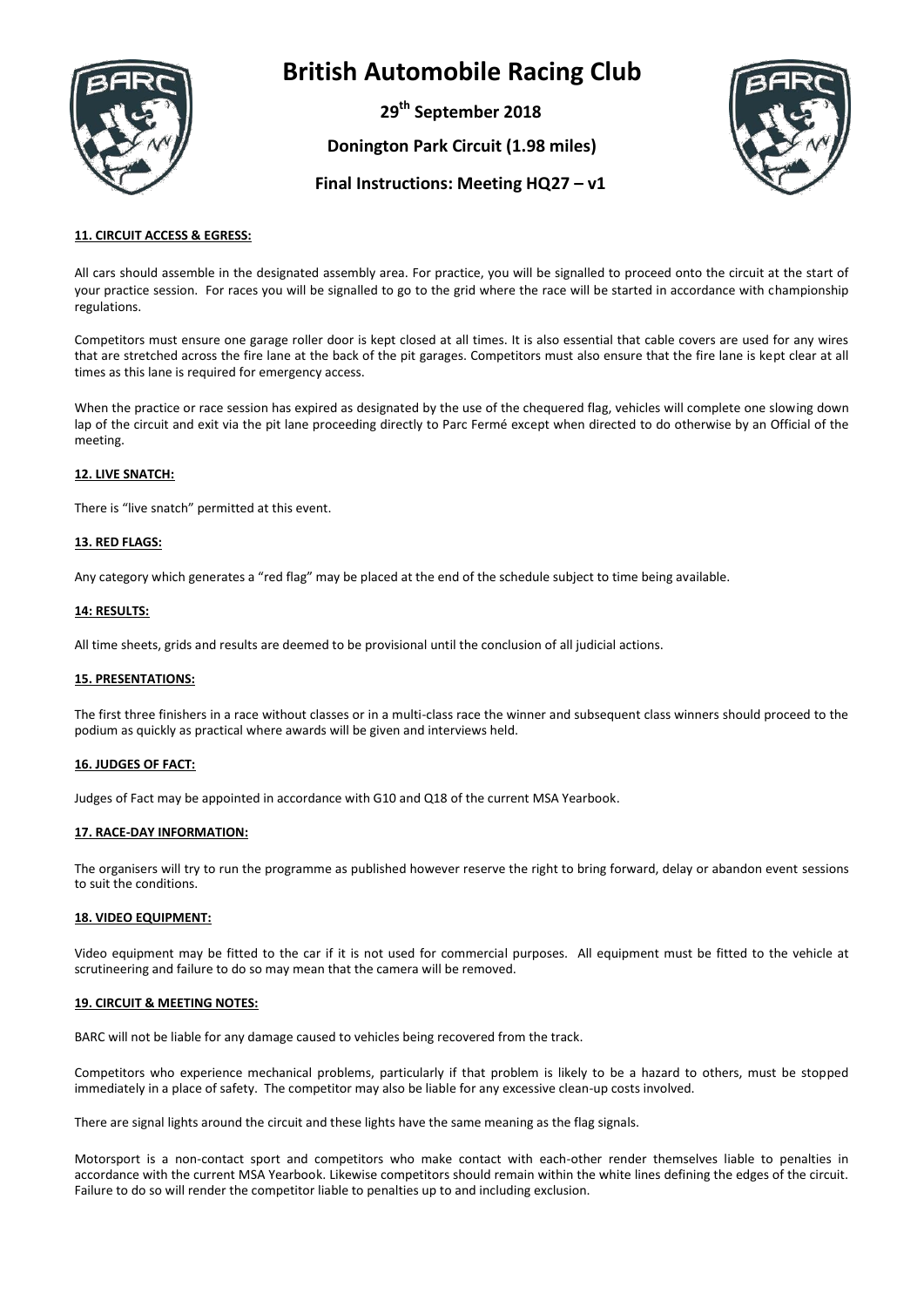

**29th September 2018**

**Donington Park Circuit (1.98 miles)**



### **Final Instructions: Meeting HQ27 – v1**

UK Petroleum unleaded will be on sale at the Paddock Petrol Station during the meeting.

All working areas should be kept clean and tidy and any waste placed in the appropriate container. Waste must not be mixed or waste left around the site. In the event that the BARC is charged for such issues then the charge will be passed on to the championship concerned if the individual cannot be identified.

Any person who is injured or feels unwell should seek help from the circuit medical services. Please contact an official or member of the venue management team.

#### **20. MARSHALS MATTERS:**

The campsite will be in paddock 3 and you may gain access from Friday evening but the area must be vacated at the end of the meeting on Saturday.

Post allocations will be advised at sign-on.

Marshals should only park on hard standing and should not under any circumstances park on grass. You will be asked to remove your car if you do.

Please remember you should not use mobile phones or cameras while on duty

If you are unable to attend please contact Paula Brown and return your passes to the BARC.

#### **21. SOCIAL MEDIA**

Both officials and competitors alike are reminded that they should not make comments upon social media sites which may in any way be deemed as being derogatory, defamatory, obscene or libellous. You should remember that comments made are in a very public arena and can be seen by possibly more than your intended audience.

#### **22. SAFEGUARDING:**

A number of officials within the club are appointed as safeguarding officers and they are available to deal with problems which may arise or are brought to their attention. Issues can be raised by talking to the senior clerk of the course at an event or contacting a safeguarding officer whose details can be found on the BARC website.

#### **23. BARC CONTACTS:**

| Competitions Administrator & Child Safeguarding Officer: |                 |                      |  |  |
|----------------------------------------------------------|-----------------|----------------------|--|--|
| David Wheadon                                            | T: 01264 882209 | E: dwheadon@barc.net |  |  |
| <b>Officials Administrator:</b><br>Paula Brown           | T: 01264 882210 | E: pbrown@barc.net   |  |  |
| <b>Chief Marshal:</b><br>Darren Holmes                   | T: 07866 768355 | E: dazholmes@sky.com |  |  |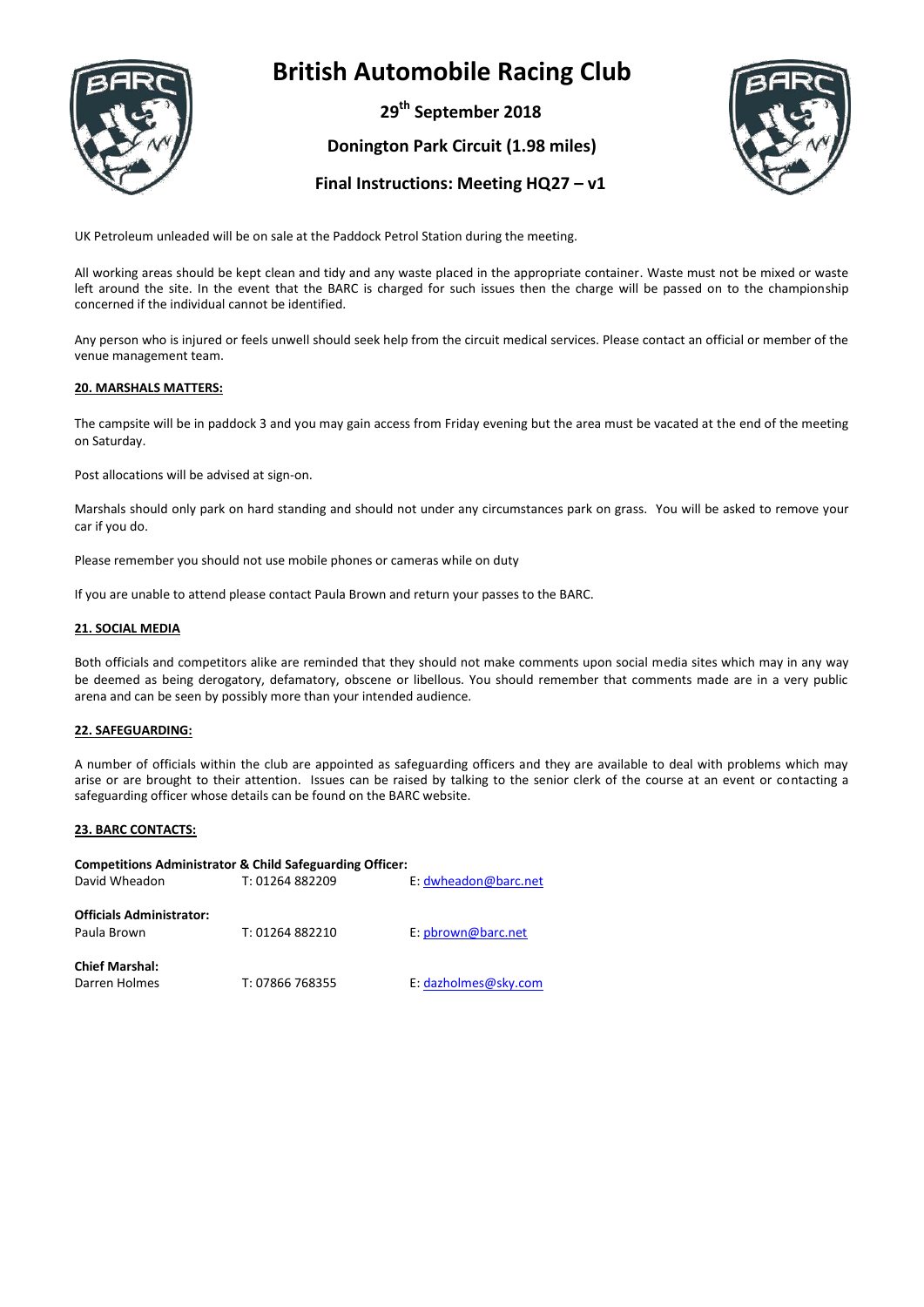

**29th September 2018**

**Donington Park Circuit (1.98 miles)**





### **24. PADDOCK PLAN:**